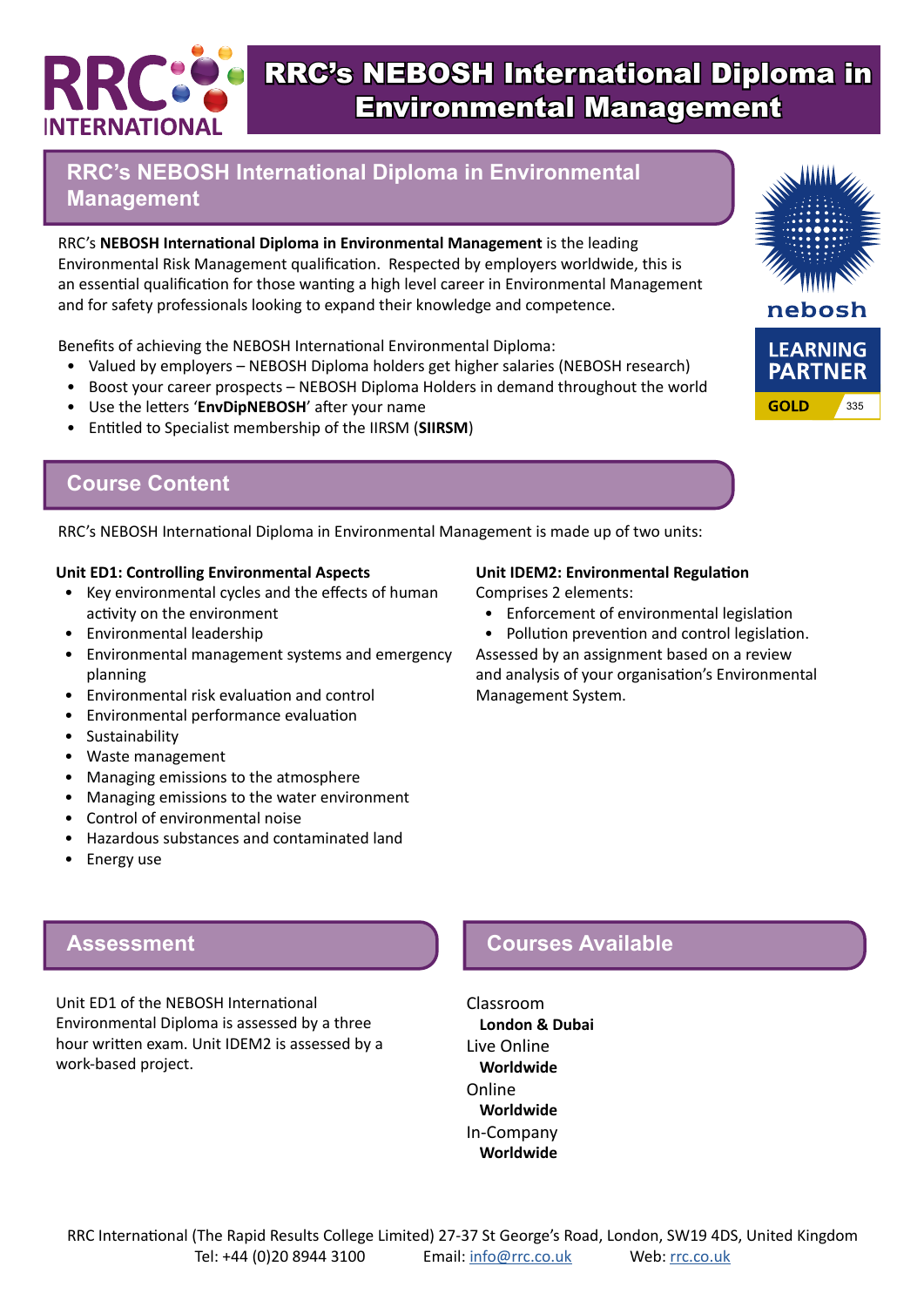

# RRC's NEBOSH International Diploma in Environmental Management

#### **Classroom Courses**

- Complete Course 3 weeks (15 days) + exam
- Top up from NEBOSH Environmental Certificate 2 weeks (10 days)

| <b>Unit</b>        | <b>Block Release</b> |        |        | Exam                                         |     |
|--------------------|----------------------|--------|--------|----------------------------------------------|-----|
|                    | Week 1               | Week 2 | Week 3 | <b>Date</b>                                  | Fee |
| London             |                      |        |        |                                              |     |
| Complete<br>Course | Call for dates       |        |        | $£2,495 + VAT + £204$<br>NEBOSH Fee (£3,198) |     |



## **Live Online Courses**

- Complete Course 3 weeks (15 days) + exam
- Top up from NEBOSH Environmental Certificate 2 weeks (10 days)

| Unit            | Live Online    |        |        | Exam                                         |     |
|-----------------|----------------|--------|--------|----------------------------------------------|-----|
|                 | Week 1         | Week 2 | Week 3 | <b>Date</b>                                  | Fee |
| Complete Course | Call for Dates |        |        | $£1,995 + VAT + £204$<br>NEBOSH Fee (£2,598) |     |

## **Online Courses**

Flexible, fully tutor supported online learning available anywhere in the world

- 235 hours of study (6-12 months) + exams
- Start any time
- Fee includes exam sitting fee for RRC centres (London, Birmingham, Glasgow, Manchester, Newcastle, Dubai, Tbilisi and Tunis)
- 200+ exam centres available worldwide additional fees will apply
- 30-Day Money Back Guarantee with all RRC online courses

| <b>Online Course Fees</b> |                                                                  |  |  |
|---------------------------|------------------------------------------------------------------|--|--|
|                           | Complete Course $ $ £799 + VAT + £204 NEBOSH Fee<br>(E1, 162.80) |  |  |

#### **Exam Dates for Online Learners Venues Available Worldwide** February 7 Feb 22 July 11 Jul 22